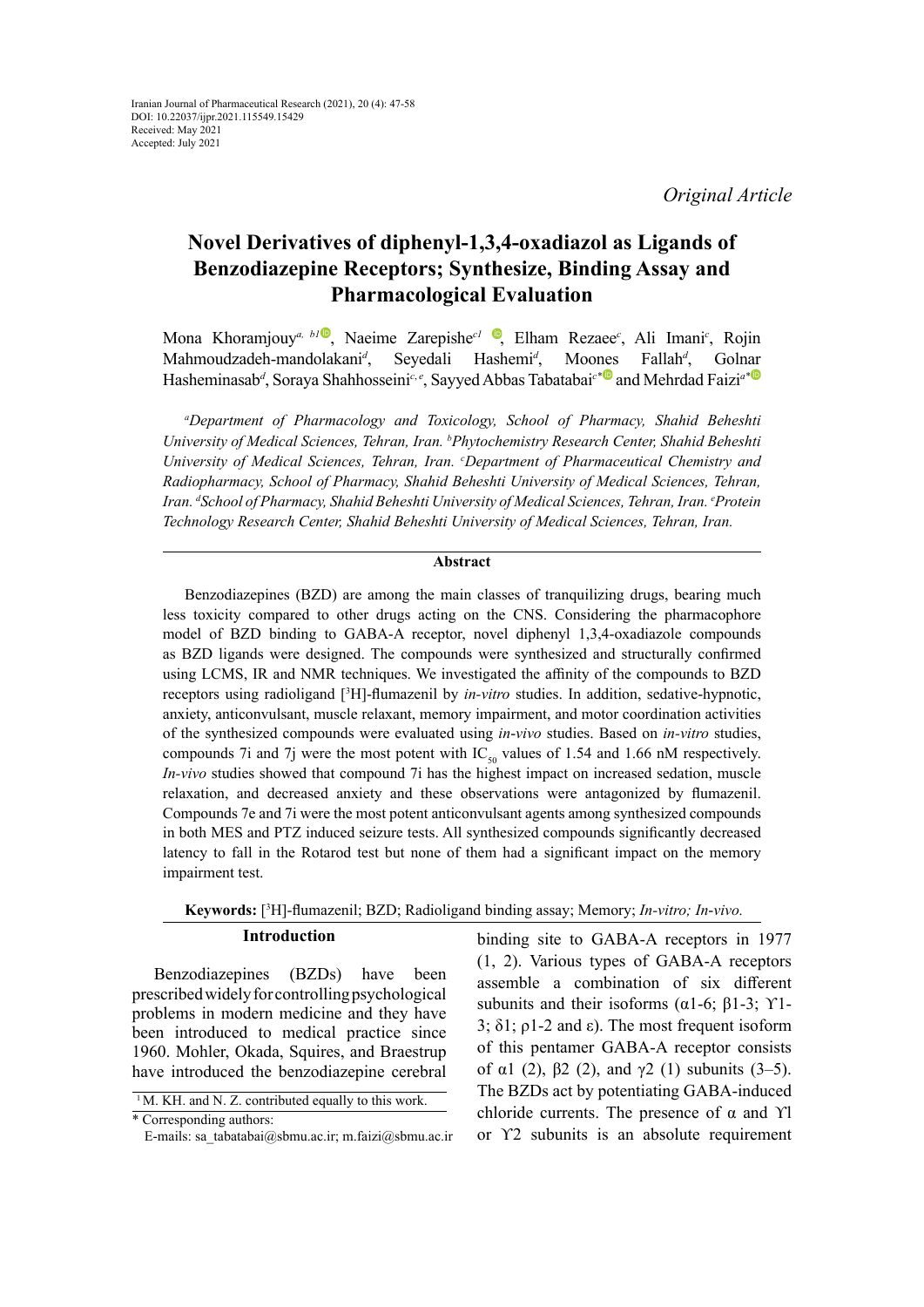for BZDs binding and optimal modulation of chloride currents by them (6, 7). Although BZDs are the safest psychoactive drugs available today and are widely prescribed as anxiolytics, their sedative and muscle relaxant actions are often considered unwanted side effects. Other unwanted effects of these drugs are amnesia and ataxia. Most BZDs are also associated with anterograde amnesia (8, 9). The pharmacological effects of benzodiazepines (BZDs) make them the most important GABA-A receptor modulating drugs, which are currently used in the clinic (10). Nowadays, agonists of benzodiazepine (BZD) receptor are extensively used in the treatment of epilepsy, anxiety, skeletal muscle spasms and insomnia. Since BZDs have several unwanted effects, including amnesia, cognitive impairment, and ataxia, introducing agonists of the novel BZD receptors can provide potential benefits (11, 12). New BZD receptor ligands with more selective effects such as anti-anxiety and antiseizure with fewer adverse drug reactions were synthesized in the last two decades. To evaluate the affinity of novel ligands to the binding site of GABA-A receptors, radioligand receptor binding methods are widely being used by investigators. These methods are *invitro* techniques and can be used to screen the affinity of ligands to the receptors (13). Medicinal chemistry researchers select the most potent ligands from receptor binding assays for efficacy testing experiments and could further analyze the structure-activity relationship (SAR) for new derivatives at GABA-A BZD receptors. By these kinds of studies, they can discover lead compound(s). In 2005, Selleri *et al.* introduced a group of 2-phenyl-5,7-dimethylpyrazolo[1,5-a] pyrimidine-3-ylacetamides derivatives as ligands of benzodiazepine receptor (14). Furthermore, Tabatabai *et al*. presented novel 2-phenoxy phenyl-1,3,4-oxadiazole compounds as agonists of BZD receptors as hypnotic agents which cause negligible memory weakness (15). Previous evaluations of the structure-activity relationship of ligands of BZD receptors indicated that the ligands should have essential pharmacophores. These pharmacophores are an aromatic ring which is connected to a proton accepting functional group. The group should be coplanar and

needs to be located at an appropriate distance  $(\pi 1)$  from the aromatic ring. The second essential pharmacophores is another aromatic ring which is out-of-plane of the first aromatic ring and potentiates the binding to the BZD receptor  $(\pi 3)$  (16). In this study, diphenyl-1,3,4-oxadiazole derivatives as novel BZD agonists, were designed, synthesized and evaluated based on the pharmacophore/ receptor model of BZD binding site of GABA-A receptor (17–20). The *in-vitro* affinity of the synthesized compounds for the central BZD receptor will be determined using radioligand receptor binding assay and subsequently their compounds will be selected for *in-vivo* evaluation. At the end of the study, we hope to develop new compounds as BZD receptor agonists and extend the SAR for ligands. Our aim is to find novel compounds with more selective effect on BZD binding site of GABA-A receptor. These compounds may have a better profile of adverse drug reactions and high efficacy.

### **Experimental**

#### *Chemistry*

All laboratory-grade chemicals and solvents were purchased from Merck and Aldrich Companies. Reactions were monitored by thin-layer chromatography (TLC) performed on commercially available Merck precoated plates (silica gel 60 F254, 0.25 mm). Melting points were determined with an electrothermal 9100 unit. Infrared spectra were obtained by a Perkin Elmer 843 IR spectrometer. A Bruker FT-400, 300 MHz (Brucker Biosciences, USA), and Nmready 60 pro, 60 MHz (Nanalysis) devices were used to obtain 1H-NMR spectra with  $CDCI<sub>3</sub>$ , DMSO-d6 as solvents and tetramethylsilane (TMS) as internal standard. Coupling constant (J) values are estimated in hertz (Hz) and spin multiples are given as s (singlet), d (doublet), t (triplet), q (quartet), m (multiplet), and br (broad). The mass spectral measurements were performed on an HPLC Agilent system with an electrospray ionization (ESI) interface.

# *Synthesis of ethyl 2-nitrobenzoate (2)*

To a solution of 2-nitrobenzoic acid (5 g, 29.94 mmol) in absolute ethanol (60 mL),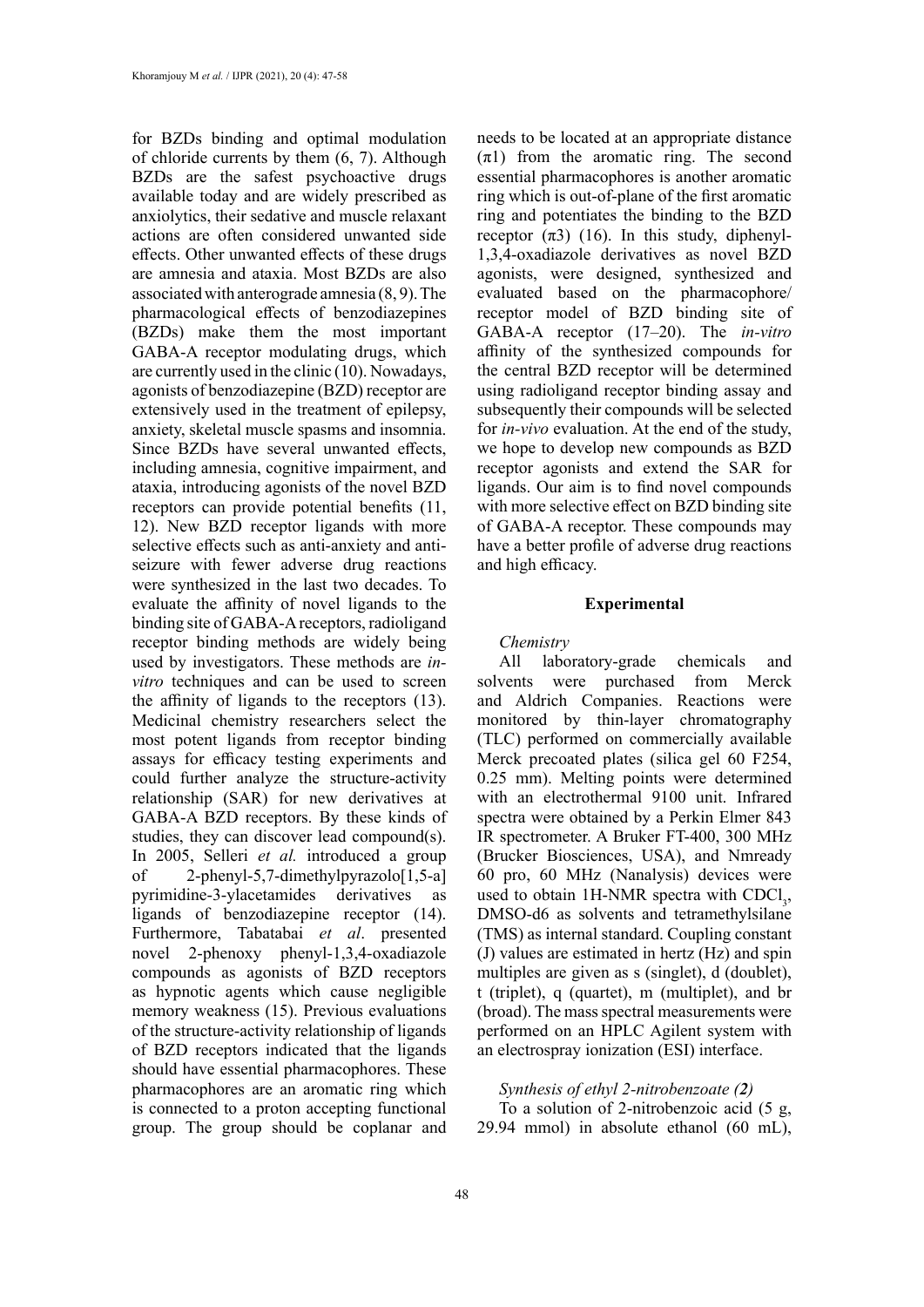concentrated sulfuric acid (6 mL) was slowly added and the mixture was heated under reflux for 24 h. After completion of the reaction, the solvent was evaporated under reduced pressure. The residue was neutralized using NaOH 20% solution and extracted with diethyl ether. Oily liquid, Yield: 76%, IR (KBr):1353  $(NO), 1531 (NO), 1727 (C=O), LCMS (ESI):$ m/z 196 [M+H]<sup>+</sup>.

### *Synthesis of 2-nitrobenzohydrazide (3)*

A mixture of ester **2** (4 g, 20.51 mmol) and hydrazine hydrate 98% (1.3 mL, 41.02 mmol) in absolute ethanol was stirred at room temperature. After evaporation of the solvent, the resulting residue was washed with ethanol to give compound **3**. Yellow powder, Yield: 85%, mp: 120-122 C; IR (KBr): 1356 (NO), 1536 (NO), 1635 (C = O), 3177 (NH), 3279 (NH), LCMS (ESI): m/z 204 [M+Na]+ .

# *Synthesis of N'-benzoyl-2 nitrobenzohydrazide (4)*

Compound **3** (3 g, 10.52 mmol) and benzoyl chloride (2.44 mL, 21.05 mmol), in the presence of anhydride sodium carbonate (3.51 g, 33.14 mmol) were reacted in dry dioxane (30 mL) for 24 h at room temperature. After solvent evaporation, the reaction mixture was washed with NaOH 5%, HCl 2M, and water then dried under vacuum to afford compound **4**. White powder, Yield: 95%, m.p: 214-216 °C, IR (KBr): 1352 (NO), 1541 (NO), 1654 (C  $=$  O), 1700 (C = O), 3231 (N-H), 3267 (N-H), LCMS (ESI): m/z 308 [M+Na]<sup>+</sup>.

### *Synthesis of 2-(2-nitrophenyl)-5-phenyl-1,3,4-oxadiazole(5)*

The mixture of **4** (2 g, 7.02 mmol), thionyl chloride (20 mL) and pyridine was irradiated under the microwave (700 W, 5 min). Ice-cold water was added to the reaction mixture and the formed precipitate was washed and filtered under vacuum to obtain compound **5**. White powder, Yield: 84%, m.p: 131-133 °C, IR (KBr): 1348 (NO), 1521 (NO), LCMS (ESI):  $m/z$  268 [M+H]<sup>+</sup>.

### *Synthesis of 2-(2-Aminophenyl)-5-phenyl-1,3,4-oxadiazole (6)*

 $SnCl<sub>2</sub>$  (6.4 g 33.71 mmol) was added to the solution of the nitro compound **5** (1.5 g,

5.61 mmol) in DMF (10 mL) and stirred for 18 hours at room temperature. The white heavy precipitate was formed upon the addition of water to the reaction mixture. The precipitate was washed with water and filtered under vacuum to afford desired amino compound. Yellow powder, Yield: 81%, m.p: 190-192 °C, IR (KBr): 3238 (NH), 3363 (NH), LCMS  $(ESI): m/z 260 [M+Na]^+.$ 

*General procedure for the synthesis of 2,5-diphenyl-1,3,4-oxadiazole derivatives (7a-j)*

A suspension of the amine **6** (0.85 mmol), corresponding acyl chlorides (160 mmol) and anhydride  $\text{Na}_2\text{CO}_3$  (160 mmol) in dry dioxane was stirred for 24 hours at room temperature. Phthalic and succinic anhydrides as acylating agents were used for the formation of compounds **7i** and **7j** respectively and the reaction mixture refluxed in dry toluene. After completion of the reaction, the solid residue was washed with NaOH 20%, HCl 2M, and ice water, and the final compounds were crystallized from ethanol 96%.

*N-(2-(5-phenyl-1,3,4-oxadiazol-2-yl) phenyl)benzamide (7a)* 

Yellow powder, Yield: 81%, m.p.: 188-189  $^{\circ}$ C, IR (KBr): 1670 (C = O); 3261 (NH) cm<sup>-1</sup>, LCMS (ESI): m/z 340 [M-H]<sup>-</sup>, <sup>1</sup>HNMR (300 MHz, Chloroform-*d*): 11.86 (broad s, 1H, NH),  $9.07$  (d,  $J = 8$ Hz, 1H, H<sub>3</sub>-phenylene), 8.20-7.89 (m, 5H, H<sub>2</sub>, H<sub>6</sub>-benzamido, H<sub>2</sub>, H<sub>6</sub>phenyl,  $H_6$ -phenylene), 7.59-7.28 (m, 8H,  $H_3$ ,  $H_4$ , H<sub>5</sub>-phenyl, H<sub>3</sub>, H<sub>4</sub>, H<sub>5</sub>-benzamido, H<sub>4</sub>, H<sub>5</sub>phenylene).

*4-chloro-N-(2-(5-phenyl-1,3,4-oxadiazol-2-yl)phenyl)benzamide (7b)*

Yellow powder, Yield: 74%, m.p.: 195-197  $^{\circ}$ C, IR (KBr): 1689 (C = O); 3323 (NH) cm<sup>-1</sup>, LCMS (ESI): m/z 374 [M-H]<sup>-</sup>, <sup>1</sup>HNMR (60.16 MHz, Chloroform-*d*): 11.25 (broad s, 1H, NH), 8.2-7.2 (m, 13 H, aromatic).

### *4-fluoro-N-(2-(5-phenyl-1,3,4-oxadiazol-2-yl)phenyl)benzamide (7c)*

White powder, Yield: 90%, m.p.: 189-190  $^{\circ}$ C, IR (KBr): 1674 (C = O); 3312 (NH) cm<sup>-</sup> <sup>1</sup>, LCMS (ESI): m/z 382 [M+Na]<sup>+</sup>, <sup>1</sup>HNMR (60.16 MHz, Chloroform-*d*): 11.7 (broad s,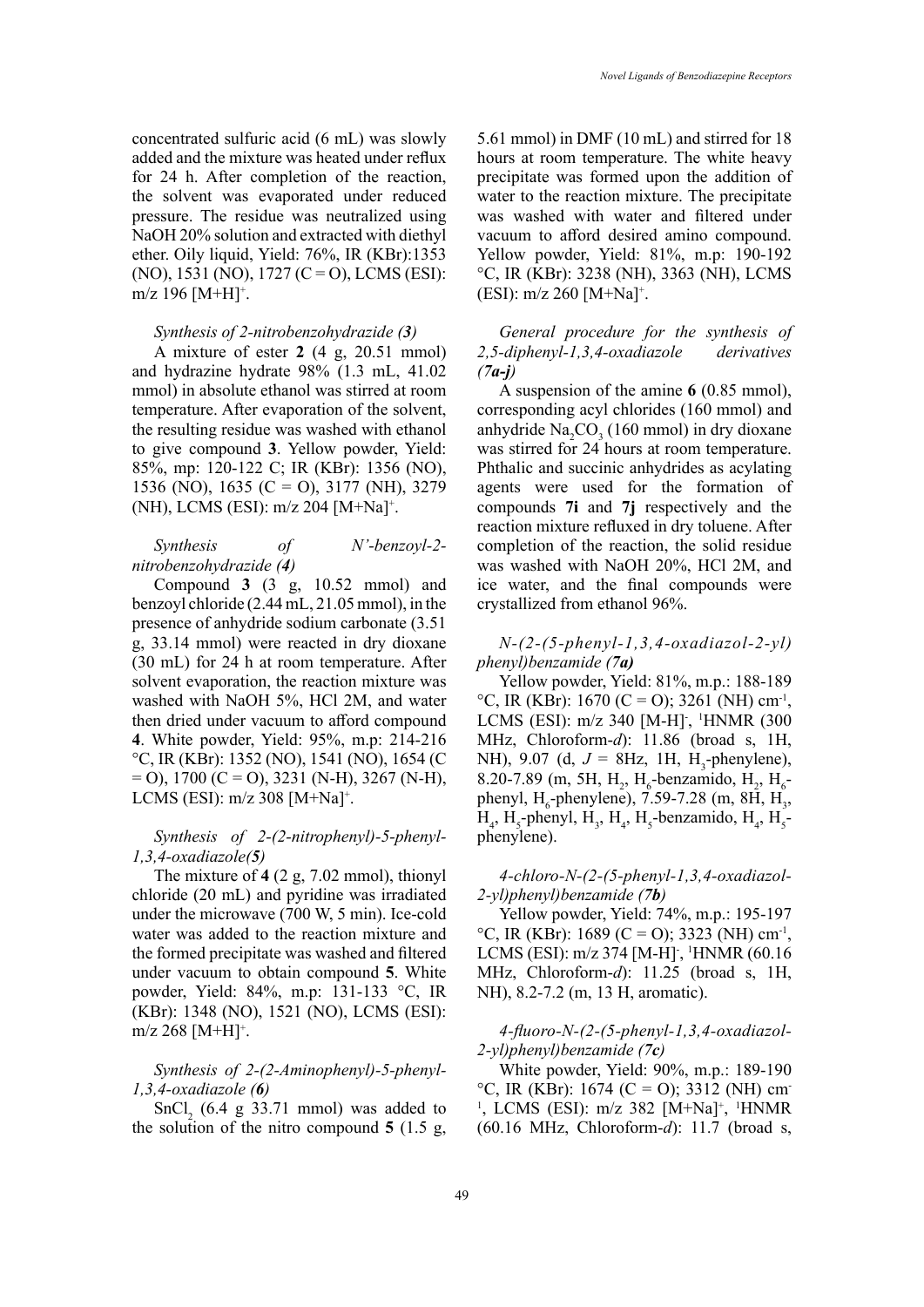1H, NH), 8.4-7.2 (m, 13 H, aromatic).

*4-methyl-N-(2-(5-phenyl-1,3,4-oxadiazol-2-yl)phenyl)benzamide (7d)*

Yellow powder, Yield: 80%, m.p.: 200- 202 °C, IR (KBr): 1671 (C = O); 3305 (NH) cm-1, LCMS (ESI): m/z 356 [M+H]+ , 1 HNMR (60.16 MHz, Chloroform-*d*): ): 11.5 (s, 1H, NH), 8.1-7.3 (m, 13 H, aromatic) 2.30 (s, 3H,  $CH<sub>3</sub>$ ).

*4-nitro-N-(2-(5-phenyl-1,3,4-oxadiazol-2 yl)phenyl)benzamide (7e)*

White powder, Yield: 87%, m.p.: 195-197 °C, IR (KBr): 1348 (NO), 1539 (NO), 1680 (C = O), 3324 (NH) cm-1, LCMS (ESI): m/z 387 [M+H]+ , 1 HNMR (60.16 MHz, Chloroform-*d*): 11.7 (s, 1H, NH), 8.5-7.5 (m, 13 H, aromatic).

# *4-methoxy-N-(2-(5-phenyl-1,3,4 oxadiazol-2-yl)phenyl)benzamide (7f)*

Yellow powder, Yield: 73%, m.p.: 216- 217 °C, IR (KBr): 1253 (C-O), 1673 (C = O), 3288 (NH), LCMS (ESI):  $m/z$  372 [M+H]<sup>+</sup>,<br><sup>1</sup>HNMR (60.16 MHz, Chloroform-d): ): 11.6 HNMR (60.16 MHz, Chloroform-*d*): ): 11.6 (s, 1H, NH), 8.1-7.2 (m, 13 H, aromatic) 3.5  $(s, 3H, OCH<sub>3</sub>).$ 

*N-(2-(5-phenyl-1,3,4-oxadiazol-2-yl) phenyl)acetamide (7g)*

Creamy powder, Yield: 56%, m.p.: 155- 157 °C, IR (KBr): 1694 (C = O); 3268 (NH), LCMS (ESI): m/z 280 [M+H]<sup>+</sup>, <sup>1</sup>HNMR (60.16 MHz, Chloroform-*d*): 9.4 (s, 1H, NH), 8.1-7.3 (m, 9H, aromatic), 2.2 (s, 3H, CH<sub>3</sub>).

### *N-(2-(5-phenyl-1,3,4-oxadiazol-2-yl) phenyl) propionamide (7h)*

yellow powder, Yield: 60%, m.p.: 163-165  $°C$ , IR (KBr): 1690 (C = O); 3261(NH), LCMS (ESI): m/z 294 [M+H]<sup>+</sup>, <sup>1</sup>HNMR (60.16 MHz, Chloroform-*d*): ): 9.6 (s, 1H, NH), 8-7.2 (m, 9H, aromatic), 2.48 (q,  $J = 8$ Hz, 2H, CH<sub>2</sub>), 1.28 (t,  $J = 8$ Hz, 3H, CH<sub>3</sub>),

# *2-((2-(5-phenyl-1,3,4-oxadiazol-2-yl) phenyl)carbamoyl)benzoic acid (7i)*

White powder, Yield: 48%, m.p.: 196-198  $\rm{^{\circ}C}$ , IR (KBr): 1721 (C = O), 2600-3000 (OH), 3303 (NH) cm-1, LCMS (ESI): m/z 384 [M-H], <sup>1</sup>HNMR (400 MHz, DMSO- $d_6$ ): 13.68 (broad s, 1H, COOH), 10.98 (s, 1H, NH),

8.51 (d,  $J = 8$ Hz, 1H, H<sub>6</sub>-benzoic acid), 8.12  $(d, J = 8 \text{ Hz}, 2\text{H}, \text{H}_2, \text{H}_6 \text{phenyl}), 7.91 (d, J =$ 8Hz, 1H,  $H_3$ -benzoic acid ), 7.75- 7.6 (m, 8H,  $H_3$ ,  $H_5$ -phenyl,  $H_3$ ,  $H_4$ ,  $H_5$ ,  $H_6$ -phenylene,  $H_4$ ,  $H_5$ -benzoic acid ), 7.41 (t,  $J = 8$ Hz, 1H,  $H_4$ phenyl).

*4-oxo-4-((2-(5-phenyl-1,3,4-oxadiazol-2 yl)phenyl)amino)butanoic acid (7j)*

yellow powder, Yield: 64%, m.p.: 159-160  $^{\circ}$ C, IR (KBr): 1717 (C = O); 2500-3060 (O-H); 3298 (NH), LCMS (ESI): m/z 336 [M-H]<sup>-</sup>,<br><sup>1</sup>HNMR (400 MHz, DMSO-d.): 11.96 (broad HNMR (400 MHz, DMSO- $d_{\rho}$ ): 11.96 (broad s, 1H, COOH), 10.67 (s, 1H, NH), 8.38 (d, *J*  $= 8$ Hz, 1H, H<sub>3</sub>-phenylene), 8.16-8.11 (m, 3H,  $H_2$ ,  $H_4$ ,  $H_6$ -phenyl), 7.69- 7.59 (m, 4H,  $H_3$ ,  $H_5$ phenyl,  $H_s$ ,  $H_6$ -phenylene), 7.32 (t,  $J = 8$ Hz, 1H, H<sub>4</sub>-phenylene), 2.70 (t,  $J = 8$ Hz, 2H, CH<sub>2</sub>),  $2.57$  (t,  $J = 8$ Hz,  $2$ H, CH<sub>2</sub>), <sup>13</sup>CNMR (400 MHz, DMSO- $d_6$ ): 174.58, 171.03, 163.88, 163.74, 137.84, 133.13, 132.73, 129.94, 129.11, 127.27, 127.27,123.52, 121.82, 112.48, 32.32, 29.74.

#### *In-vitro studies*

The affinity of the novel synthesized compound to BZD receptors was evaluated by radioligand receptor binding studies utilizing radioligand [3 H]-Flumazenil through the previously reported procedure by Ahmadi *et al.* (2013). Temporarily, the brain tissue of Male Sprague-Dawley rats (200-250 g weight) were used as the source of the benzodiazepine receptors. These tissues were collected, homogenized in 20 mL of ice-cold Tris-HCl buffer and centrifuged at 600 g for 10 min. in the next step, the supernatant was centrifuged 37000xg for 15 min at 4 °C. After that, the final pellet was incubated for 30 min at 37 °C and resuspended in 30 mL Tris‐HCl buffer (50 mM, pH 7.4). The Bradford method using bovine serum albumin as a standard, was applied for quantification of protein in the separated membrane. Saturation and competition experiments are two basic methods of receptor binding studies. In saturation experiment, 100 μg of membrane and various concentrations of [3 H]-Flumazenil were incubated at 30 °C for 35 min. Saturation experiments were used to measure the receptor binding affinity (Kd) of [3 H]-Flumazenil and the density of BZD receptors (Bmax). In competition part of the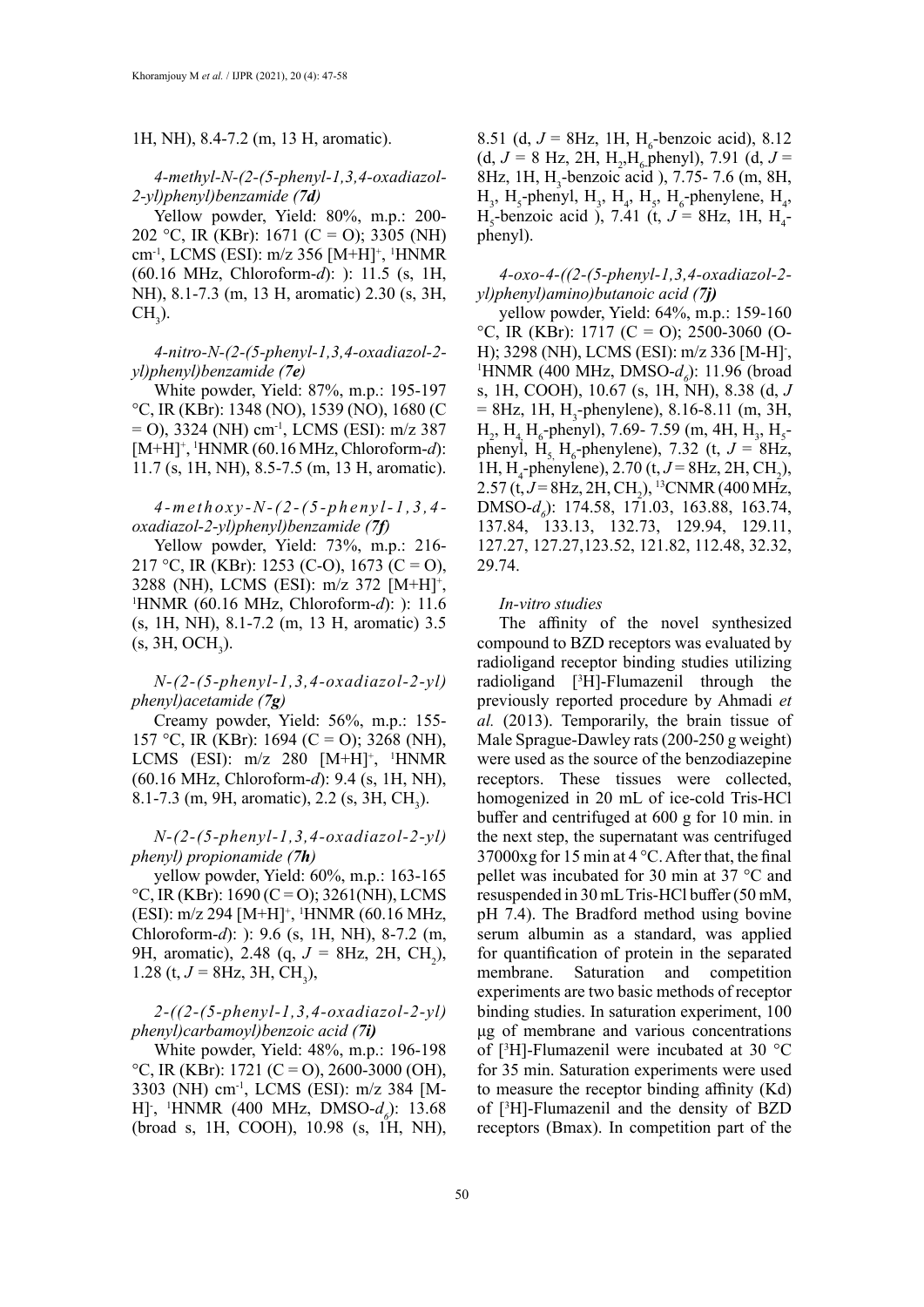study, 100 μg of membrane protein in Tris. HCl buffer (50 mM, pH 7.4) was incubated with  $8.6 \times 10^{-5}$  nmol [<sup>3</sup>H]-flumazenil and increasing concentrations of the novel synthesized ligands (5 mM–50 pM) for 35 min at 30 °C. Subsequently, the evaluation was completed by centrifugation 1500 g at 4  $^{\circ}$ C for 5 min. Total bound and nonspecific bound were estimated at various concentrations of non-radioactive ligand. NSB was determined in parallel assays performed in the presence of 100 μM diazepam. Competition experiments were used to measure the percentage inhibition of radioligand specific binding  $(IC_{50})$  and affinity  $(K<sub>i</sub>)$  of the novel synthesized ligands and diazepam, using the Cheng-Prussof equation. These values were determined in comparison with [3 H]-Flumazenil as a wellknown antagonist of BZD receptors (21–23).

### *In-vivo studies*

All of the novel synthesized compounds were investigated for their sedative-hypnotic, anti-anxiety, anticonvulsant, muscle relaxant, memory impairment, and motor coordination activities using behavioral responses of mice. In these studies, adult male NMRI albino mice (18–23 g, 6-8 weeks old) were used and obtained from Pasteur Institute, Iran. They were held in eight-mouse cages and housed under standardized conditions in a controlled temperature (22  $\pm$  2 °C), humidity (50  $\pm$  5  $\%$ ), light/dark cycle (12 h), and free access to standard diet and water. All the experiments were conducted cautiously based on a protocol approved by the Ethical Committee of Shahid Beheshti University of Medical Sciences and the National Institute for Medical Research development (NIMAD) with approval code IR.NIMAD.REC.1397.481. The animals were randomly divided into different experimental groups.

### *Open field test*

To the assessment of the sedative effects and locomotor activities of the novel synthesized compounds, the open field test was performed. Thirty minutes after intraperitoneally administration of the various doses of novel compounds and Diazepam (2 mg/kg), each animal was individually placed at the center of the open field apparatus  $(40 \times 40 \times 40 \text{ cm})$ .

The total distance movement was recorded for 10 min by a digital camera and then was calculated by an automated tracking system (Ethovision XT software, Noldus, The Netherlands) (24).

### *Pentobarbital induced sleep test*

To investigation the hypnotic effects of novel synthesized compounds, the pentobarbital induced sleep test was utilized. Thirty minutes after intraperitoneally administration of the different doses of novel compounds and Diazepam (2 mg/kg), Pentobarbital sodium (40 mg/kg IP) was injected for sleep induction. The time between loss and reversal of righting reflex was recorded as sleep duration (25, 26).

### *Elevated plus maze test*

To assay the anti-anxiety effects of novel synthesized compounds, the elevated plusmaze test was used. The apparatus of the elevated plus-maze test is prepared of two open arms  $(30 \times 5 \times 0.5 \text{ cm})$  and two close arms  $(30 \times 5 \times 35$  cm) with an open roof and was set at a height of 50 cm above the floor. After pre-treatment of the different doses of novel compounds and Diazepam (2 mg/kg), each animal was individually placed at the middle square of this apparatus and permitted to freely explore the apparatus for 10 min. the time spent in the open arm was recorded by digital stopwatch and the percentage of time spent in open arms was measured (27, 28)

#### *Grip strength test*

To assessment the muscle relaxant effects of novel synthesized compounds by measuring the maximum force applied to the digital force meter, the grip strength test was prepared. This assessment was guided using the modified method explained by Bachstetter *et al.* (2014). The test was repeated 3 times for each mouse, 30 min after injection of the novel compounds (29).

### *Maximal electro shock (MES) and Pentylenetetrazol (PTZ) tests*

Two useful seizure models (MES and PTZ) were organized for evaluation of the anticonvulsant activities of novel synthesized compounds. In these experiments, the capability of novel synthesized compounds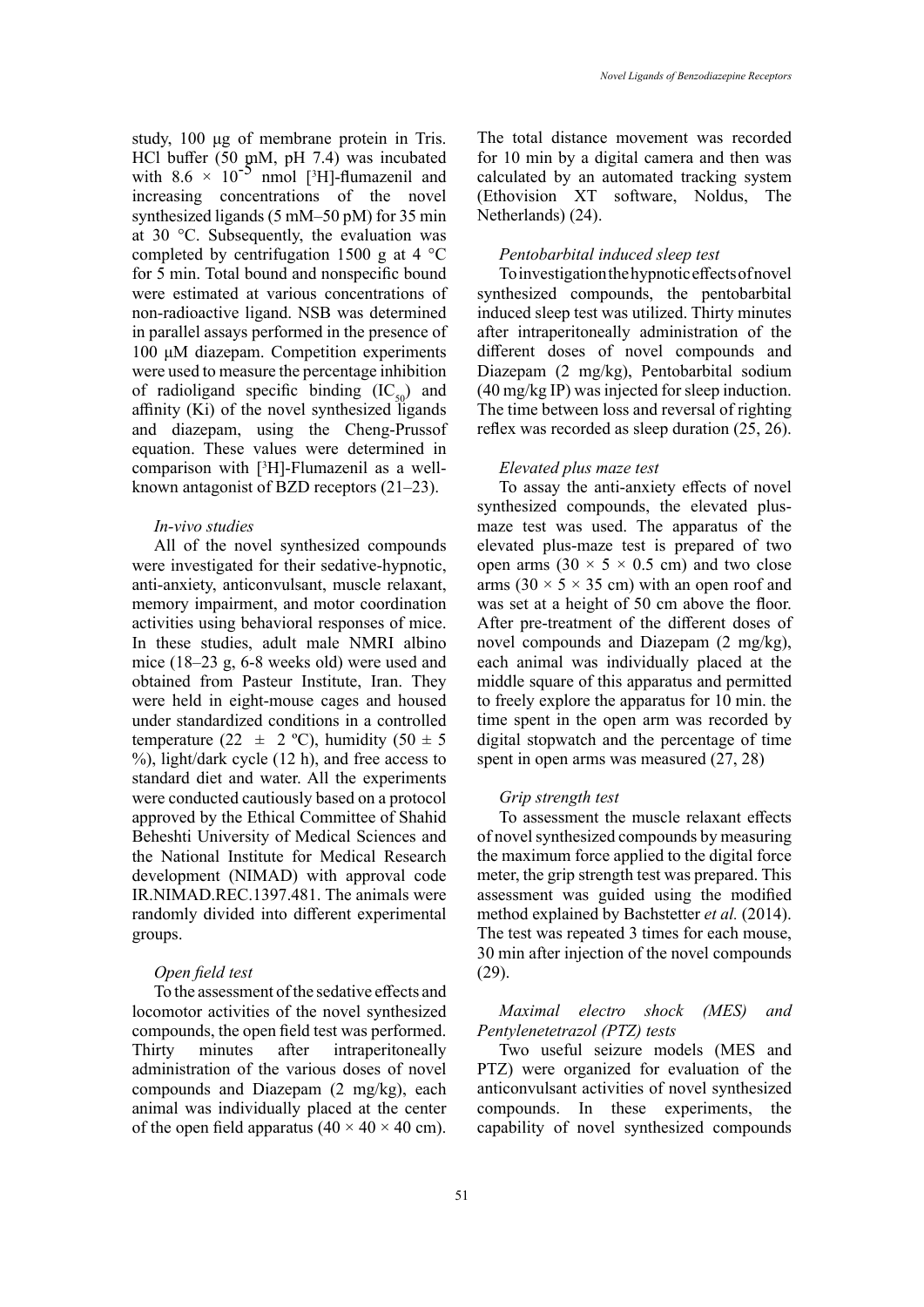to prevent the maximal electro shock-induced seizure and pentylenetetrazol-induced seizure were screened. MES test (60 Hz, 50 mA, 0.2 s) was done according to the method described by Toolabi *et al.* (2020). PTZ test was done Using the mothed described by Ranjbarekbatan *et al.* (2019). These experiments were applied 30 min after administration of the novel compounds. The number of HLTE (hind limb tonic extension) in the MES test and the number of dead animals in the PTZ test were counted (30–32).

### *Rotarod test*

For evaluation of the motor coordination and balance capability, the rotarod test was used. Concisely, 30 min after injection of the novel compounds and Diazepam (2 mg/kg), each animal was located on a rotating rod (6 rpm, 1 min). In this experiment, the average time latency to fall for each animal was noted (33).

#### *Passive avoidance test*

To determine the effects of novel synthesized compounds on learning and memory disorder, the passive avoidance test was done. The passive avoidance apparatus consists of two compartments, that one of them is brightly lit (white compartment) and another one is dimly lit (black compartment). A sliding door divides these two compartments. During the initial phase, after administration of the different doses of novel compounds and Diazepam (2 mg/kg), each animal was located in the white compartment. After arriving in the black compartment, it was received a mild unpleasant electrical stimulation (0.5 mA for 2 s) through the grid floor. During the test phase, the animal was relocated in the white compartment. However, there was no electric stimulation in the dark compartment. The latency to enter the dark compartment was recounted (34,35).

### *Statistical analysis*

In this study, we analyzed all the results by Graph Pad Prism Software (V. 9) and presented them as significant at  $P < 0.05$ . All values were represented as mean (with 95% confidence intervals). To determine the  $IC_{50}$ values *in-vitro* studies non-linear regression methods were used. To determine the  $ED_{50}$ values *in-vivo* studies, non-linear regression and chi-square and fisher's exact methods were used. All data were analyzed by one-way analysis of variance (one-way ANOVA) and Tukey's post hoc tests.

### **Results and Discussion**

### *Chemistry*

Diphenyl-1,3,4-oxadiazole derivatives **7a-j** were synthesized according to Scheme 1. Esterification of 2-nitrobenzoic acid with ethanol afforded compound **2** which was treated with hydrazine hydrate to obtain compound **3.** Oxadiazole **5** was prepared by the reaction of compound **3** with benzoyl chloride followed by treatment with SOCl<sub>2</sub> and pyridine under microwave conditions. The nitro group reduced by SnCl<sub>2</sub> and final compounds **7a-j** were synthesized by reaction of the amine **6** with benzoyl chlorides and carboxylic acid anhydrides in dioxane and toluene respectively.

#### *In-vitro studies*

In saturation studies, the K<sub>d</sub> and B<sub>d</sub> max are  $1.253 \pm 0.344$  nM and  $5.263 \times 10^{-4}$   $\pm$  $4.689x10^{-5}$  nmol/mg, respectively. Based on the competition studies, the results of  $IC_{50}$  (half-maximal inhibitory concentration) and  $K<sub>i</sub>$  (binding affinities of the ligands) are summarized in Table 1. Several novel agents in the table showed appropriate affinity to BZD receptors of rat brain compared to diazepam, as a standard agonist of BZD receptor (Table 1). In this series, compounds  $7i$  (R = 2-Carboxyphenyl) and **7j** (2-carboxyethyl) with electron-withdrawing substituent in R position which have  $IC_{50}$  values of 1.54 and 1.66 nM respectively, are the most potent analogs. These values were comparable with the affinity of diazepam to the BZD receptors  $(IC_{50} = 1.71 \text{ nM and Ki} = 0.99 \text{ nM})$ . The rank order for the contribution of substituents on phenyl ring is:  $OCH_3 > CH_3 > F > Cl > NO_2 >$ H. It seems that the presence of substituent on phenyl ring improved affinity to the benzodiazepine receptor.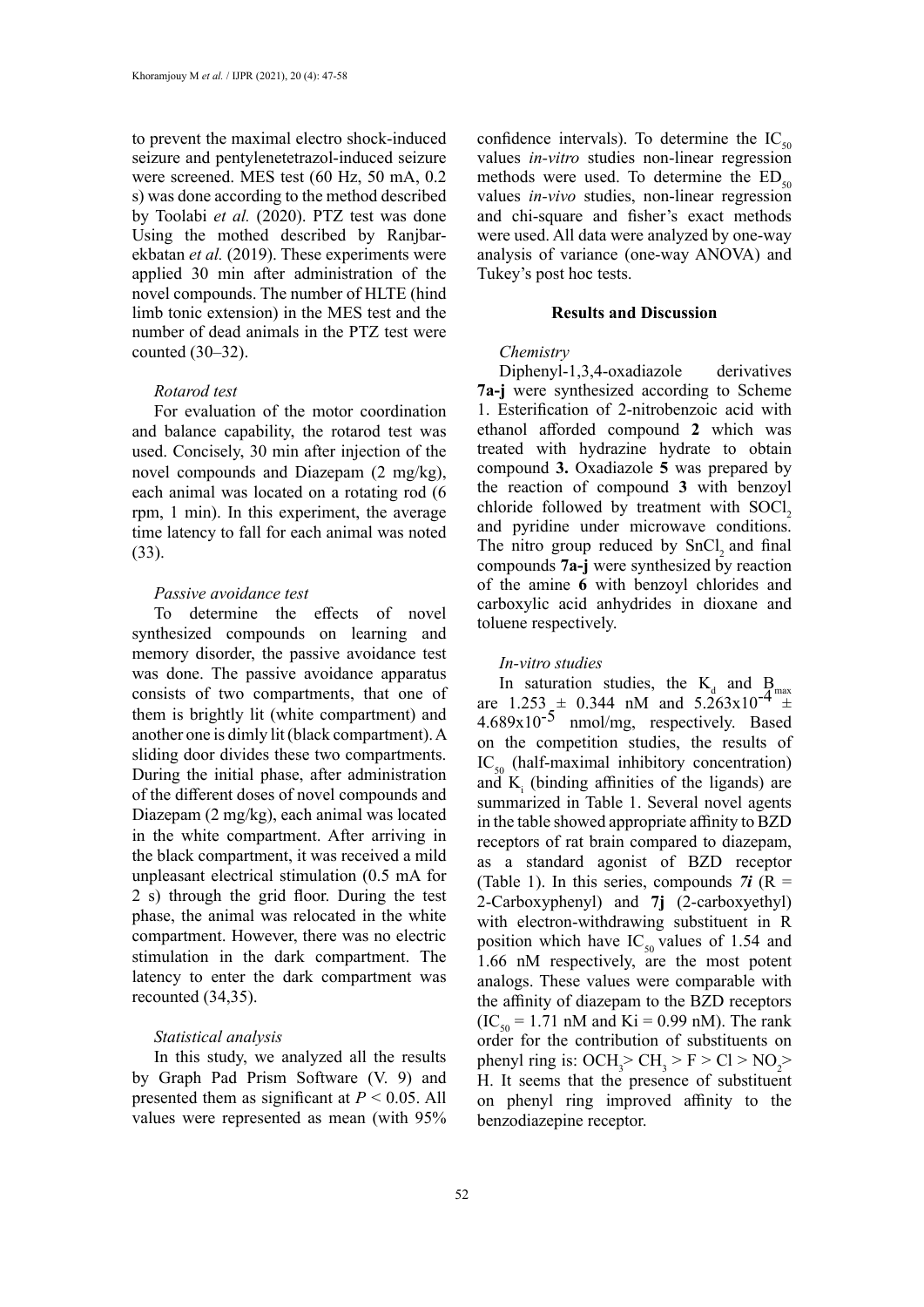

SnCl<sub>2</sub>, DMF, rt, 18 h; (f): Benzoyl chlorides, anhydrous Na<sub>2</sub>CO<sub>3</sub>, dry dioxane, rt, 18-48 h; (g): Phthalic anhydride or **Scheme 1.** Reagents and conditions: (a): conc.  $H_2SO_4$ , absolute ethanol, reflux, 24 h; (b):  $NH_2NH_2$ , absolute ethanol, rt, 18 h; (c): Benzoyl chloride, anhydrous Na<sub>2</sub>CO<sub>3</sub>, dry dioxane, rt, 14 h; (d): SOCl<sub>2</sub>, pyridine, microwave, 5 min; (e): Succinic anhydride, toluene, reflux, 72 h.

| Compound       | $IC_{50}$ (95% CI)<br>(nM)      | $K_i$<br>(nM)                  |  |
|----------------|---------------------------------|--------------------------------|--|
| 7а             | 10.25 (3.13 to 33.49)           | 5.95 (1.81 to 19.47)           |  |
| 7b             | 7.62 (4.39 to 13.23)            | 4.43 $(2.55 \text{ to } 7.69)$ |  |
| 7c             | $6.05(1.93 \text{ to } 19.01)$  | $3.51$ (1.12 to 11.05)         |  |
| 7d             | 4.26 $(1.44 \text{ to } 12.63)$ | 2.47 $(0.83 \text{ to } 7.34)$ |  |
| 7e             | $9.16(4.57 \text{ to } 18.36)$  | 5.32 (2.65 to 10.67)           |  |
| 7f             | 3.03 $(0.65 \text{ to } 14.0)$  | $1.76(0.37 \text{ to } 8.13)$  |  |
| 7g             | 2.78 (0.93 to 8.30)             | 1.61 $(0.54 \text{ to } 4.82)$ |  |
| 7 <sub>h</sub> | $2.57(0.62 \text{ to } 10.57)$  | 1.49 $(0.36 \text{ to } 6.14)$ |  |
| 7i             | 1.54 $(0.65 \text{ to } 3.64)$  | $0.89$ (0.26 to 2.80)          |  |
| 7j             | 1.66 $(0.81 \text{ to } 3.38)$  | $0.96(0.47 \text{ to } 1.96)$  |  |
| Diazepam       | 1.71 $(0.84 \text{ to } 3.46)$  | $0.99(0.48 \text{ to } 2.01)$  |  |

Table 1. In-vitro binding affinities of the novel compounds in competition study using  $[^3H]$ -flumazenil binding to Na2Co3, dry dioxane, reflux, 18- 48 h; (g): Phthalic and Succinic and Succinic and Succinic and Theorem (reflux, reflux, reflux, reflux, reflux, reflux, reflux, reflux, reflux, reflux, reflux, reflux, reflux, reflux, reflu benzodiazepine receptor.

### *In-vivo studies*

The results of *in-vivo* studies were depicted as  $ED_{50}$  values presented in Table 2. In the open field test, all compounds were less potent

compared to diazepam ( $ED_{50} = 1.69$  mg/kg. Both Compound **7i** ( $ED_{50} = 7.14$  mg/kg) and **7j** (8.90 mg/kg), bearing carboxyl group, decreased the total distance movement and had the highest sedative effect (Table 2).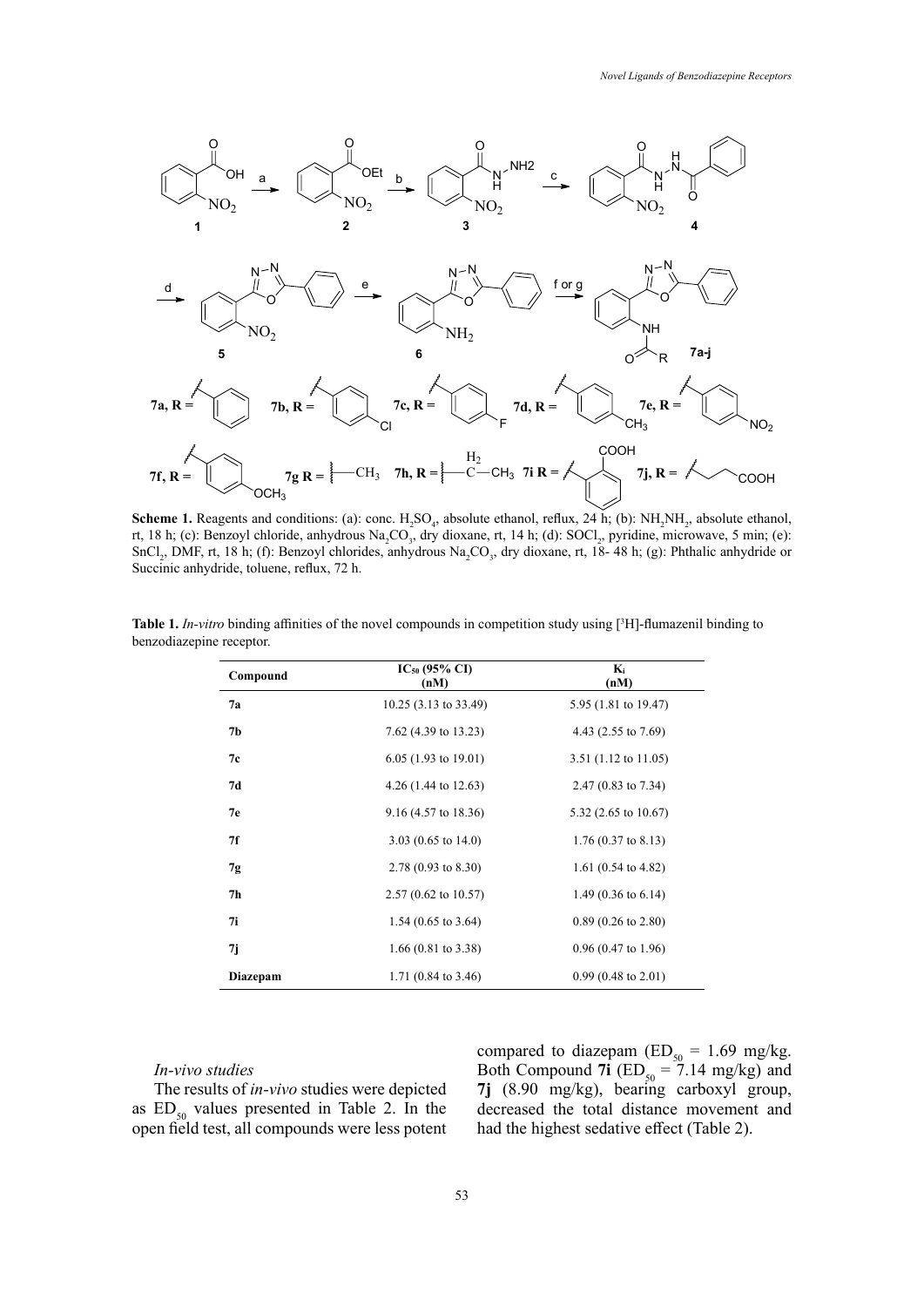|                | $ED_{50}$ (95% CI) (mg/kg)  |                                           |                                   |                             |                             |                             |  |
|----------------|-----------------------------|-------------------------------------------|-----------------------------------|-----------------------------|-----------------------------|-----------------------------|--|
| Compound       | Open field test             | Pentobarbital<br>induced Sleeping<br>test | <b>Elevated plus</b><br>maze test | <b>MES</b> test             | PTZ test                    | Grip strength<br>test       |  |
| 7a             | 27.71                       | 22.67                                     | 15.34                             | 234.7                       | 276.2                       | 34.89                       |  |
|                | $(22.32 \text{ to } 34.41)$ | $(18.07 \text{ to } 28.45)$               | $(12.02 \text{ to } 19.55)$       | $(163.8 \text{ to } 370.6)$ | $(164.2 \text{ to } 606.9)$ | $(28.72 \text{ to } 42.71)$ |  |
| 7 <sub>b</sub> | 21.28                       | 19.41                                     | 11.81                             | 162.6                       | 179.8                       | 31.48                       |  |
|                | $(15.08 \text{ to } 30.04)$ | $(12.76 \text{ to } 29.54)$               | $(9.51 \text{ to } 14.48)$        | $(99.41 \text{ to } 310.0)$ | $(102.7 \text{ to } 396.5)$ | $(24.80 \text{ to } 40.32)$ |  |
| 7c             | 19.71                       | 17.09                                     | 13.73                             | 105.1                       | 118.2                       | 30.89                       |  |
|                | $(17.28 \text{ to } 22.48)$ | $(10.53 \text{ to } 27.77)$               | $(10.08 \text{ to } 18.23)$       | $(60.73 \text{ to } 209.1)$ | $(60.82 \text{ to } 294.1)$ | $(25.36 \text{ to } 37.87)$ |  |
| 7d             | 18.81                       | 13.12                                     | 12.56                             | 92.46                       | 108.8                       | 29.39                       |  |
|                | $(16.16 \text{ to } 21.88)$ | $(9.94 \text{ to } 17.31)$                | $(9.84 \text{ to } 15.65)$        | $(49.57 \text{ to } 202.3)$ | $(61.03 \text{ to } 226.8)$ | $(24.17 \text{ to } 35.92)$ |  |
| 7e             | 19.15                       | 19.60                                     | 9.96                              | 24.16                       | 45.25                       | 25.74                       |  |
|                | $(13.52 \text{ to } 27.14)$ | $(13.48 \text{ to } 28.49)$               | $(7.94 \text{ to } 12.22)$        | $(18.27 \text{ to } 31.87)$ | $(26.34 \text{ to } 80.29)$ | $(21.30 \text{ to } 31.20)$ |  |
| 7f             | 14.50                       | 9.91                                      | 12.72                             | 135.5                       | 135.5                       | 26.74                       |  |
|                | $(9.59 \text{ to } 21.92)$  | $(7.62 \text{ to } 12.88)$                | $(9.94 \text{ to } 16.01)$        | $(92.44 \text{ to } 214.7)$ | $(92.44 \text{ to } 214.7)$ | $(23.15 \text{ to } 30.95)$ |  |
| 7g             | 14.03                       | 9.45                                      | 12.79                             | 186.1                       | 146.8                       | 28.84                       |  |
|                | $(10.07 \text{ to } 19.56)$ | $(9.59 \text{ to } 21.96)$                | $(9.41 \text{ to } 16.95)$        | $(99.76 \text{ to } 482.6)$ | $(56.17 \text{ to } 1004)$  | $(24.54 \text{ to } 34.01)$ |  |
| 7 <sub>h</sub> | 10.05                       | 5.28                                      | 11.76                             | 118.2                       | 135.5                       | 24.64                       |  |
|                | $(4.38 \text{ to } 23.05)$  | $(4.72 \text{ to } 5.91)$                 | $(9.59 \text{ to } 14.22)$        | $(60.82 \text{ to } 294.1)$ | $(92.44 \text{ to } 214.7)$ | $(20.18 \text{ to } 30.17)$ |  |
| 7i             | 7.14                        | 4.64                                      | 8.71                              | 26.74                       | 45.12                       | 13.15                       |  |
|                | $(5.46 \text{ to } 9.34)$   | $(3.44 \text{ to } 6.25)$                 | $(7.06 \text{ to } 10.50)$        | $(6.945 \text{ to } 104.4)$ | $(20.82 \text{ to } 106.0)$ | $(11.45 \text{ to } 15.07)$ |  |
| 7j             | 8.90                        | 4.98                                      | 9.77                              | 40.81                       | 60.86                       | 17.07                       |  |
|                | $(7.52 \text{ to } 10.55)$  | $(4.55 \text{ to } 5.45)$                 | $(8.04 \text{ to } 11.67)$        | $(16.91 \text{ to } 107.8)$ | $(31.53 \text{ to } 129.8)$ | $(14.49 \text{ to } 20.09)$ |  |
| Diazepam       | 1.69                        | 1.98                                      | 2.24                              | 1.32                        | 1.01                        | 2.27                        |  |
|                | $(1.45 \text{ to } 1.98)$   | $(1.75 \text{ to } 2.25)$                 | $(1.41 \text{ to } 2.99)$         | $(0.50 \text{ to } 3.36)$   | $(0.21 \text{ to } 2.49)$   | $(1.474 \text{ to } 3.481)$ |  |

**Table 2.** Results of *in vivo* pharmacological tests of the novel synthesized compounds **Table 2.** Results of *in vivo* pharmacological tests of the novel synthesized compounds

In the pentobarbital-induced sleep test, the hypnotic effects of the novel compounds were weaker than diazepam with an  $ED_{50}$  value of 1.98 mg/kg. considering the impact of different substitutions on this test compounds **7i** and **7j** with polar carboxyl group showed the highest sleeping effects with  $ED_{50}$  values of 4.64 and 4.98 mg/kg respectively (Table 2).

In the elevated plus-maze test, Diazepam with an  $ED_{50}$  value of 2.24 mg/kg increased the percentage of time spent in open arms. Compounds with polar substitutions,  $7i$  ( $R =$ 2-carboxy phenyl), **7j** (2-carboxy ethyl) and **7e** (4-nitro phenyl), were the most potent analogs with  $ED_{50}$  values of 8.71 mg/kg, 9.77 mg/kg and 9.96 respectively (Table 2).

In the grip strength test, Diazepam with an ED<sub>50</sub> value of 2.27 (1.474 to 3.481) mg/ kg decreased the recorded forces applied to the grip strength device. According to the results obtained from all mentioned tests, the most favored results were observed with polar compounds **7i** and **7j** with  $ED_{50}$  values of 13.15 mg/kg and 17.07 mg/kg.

The sedative-hypnotic, anti-anxiety, and muscle relaxant effects of the novel synthesized compounds were significantly inhibited by flumazenil (10 mg/kg) as a standard antagonist of BZD receptors  $(P < 0.001)$ . It means that the novel synthesized compounds show their effects through BZD receptors.

Compounds **7e** and **7i** both bearing polar electron-withdrawing groups of 2-carboxyl and 4-nitro showed significant anticonvulsant activities with the  $ED_{50}$  values of 24.16 and 26.74 mg/kg in the MES test and 45.25 and 45.12 mg/kg in the PTZ test, respectively. As shown in Table 2, Compound **7a**  $(R = phenyl)$ , has the least activity in all tests.

The rotarod and passive avoidance tests were used to evaluate the side effects of the novel synthesized compounds. The results of the rotarod test are shown in Figure 1. Diazepam showed a significant decrease in latency to fall compared with the control group ( $P < 0.01$ ). Regretfully, all of the novel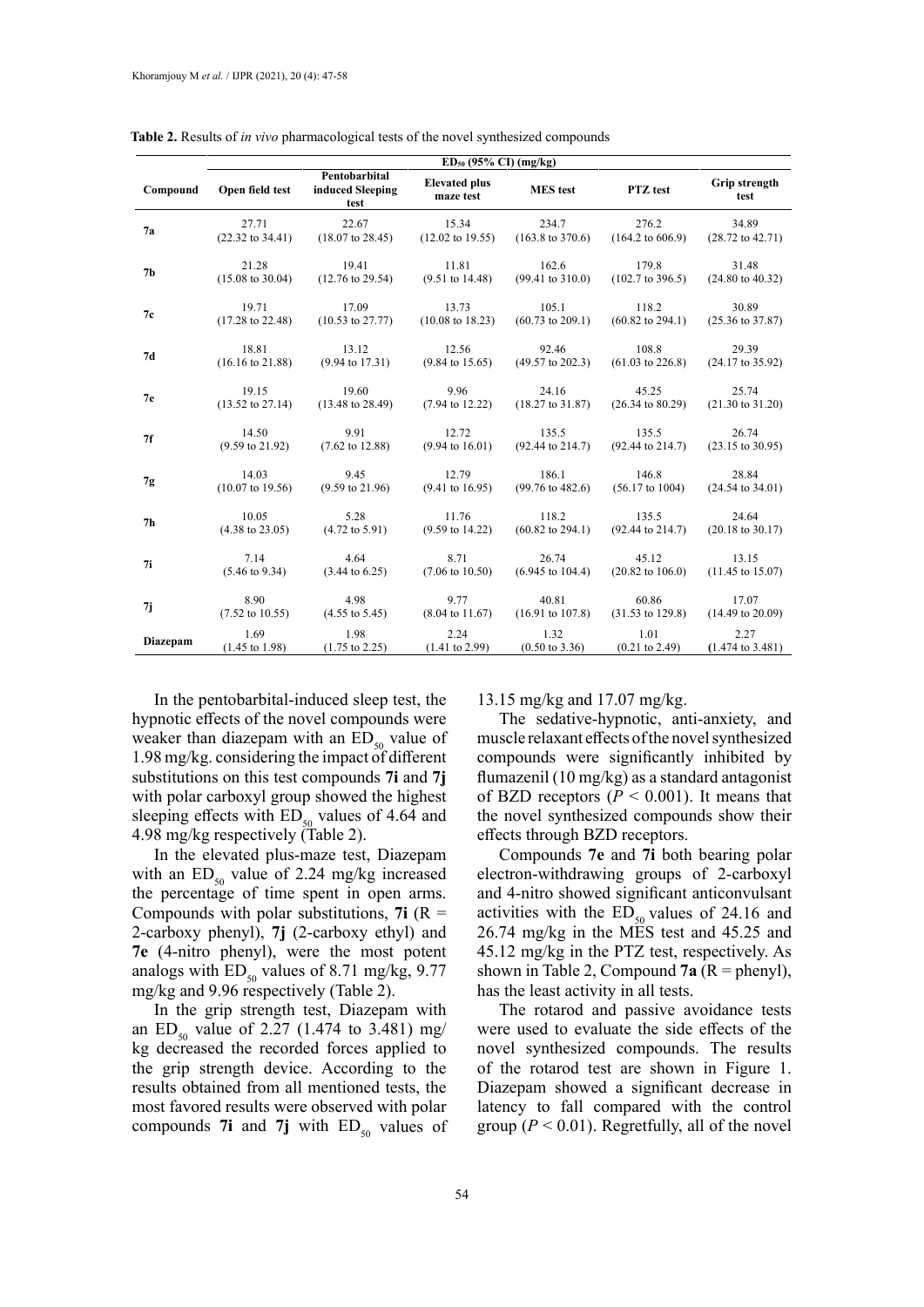

lowed by Tukey's test. Data are presented as mean  $\pm$  SEM. \*represents  $P < 0.5$ , \*\*represents  $P < 0.01$ , \*\*\*represents P  $< 0.001$  and \*\*\*\*represents  $P < 0.0001$  compared to the control group. n = 8 in all groups. **Figure 1.** Effect of the novel compounds on motor coordination in rotarod test; The latency time to fall (s) are shown. Diazepam (2 mg/kg) was used as a positive control. The results were analyzed by one-way ANOVA fol-



were analyzed by one-way ANOVA followed by Tukey's test. Data are presented as mean  $\pm$  SEM. \*\*represents *P* < 0.01 compared to the control group.  $n = 8$  in all groups. **Figure 2.** Effect of the novel compounds on memory function in passive avoidance test; The latency time to enter the dark compartment in the testing day (s) are shown. Diazepam (2 mg/kg) was used as a positive control. The results

synthesized compounds were significantly decreased latency to fall. The results of the decreased factory to fail. The results of the passive avoidance test are shown in Figure 2. Diazepam showed a significant reduction in latency to enter the dark compartment compared with the control group ( $P < 0.01$ ), denoting anterograde amnesia. The avoidance latency did not change in any group of novel synthesized compounds compared with the

esized compounds were significantly control group. It means that these novel synthesized compounds had no adverse effect on memory function.

> Interestingly, there is a direct correlation between the  $IC_{50}$  values in *in-vitro* studies and the  $ED_{50}$  values of pentobarbital induced sleep tests in *in-vivo* studies. There is a great correlation ( $R^2 = 0.9401$ ,  $P < 0.0001$ ) between the affinity of the compounds to the BZD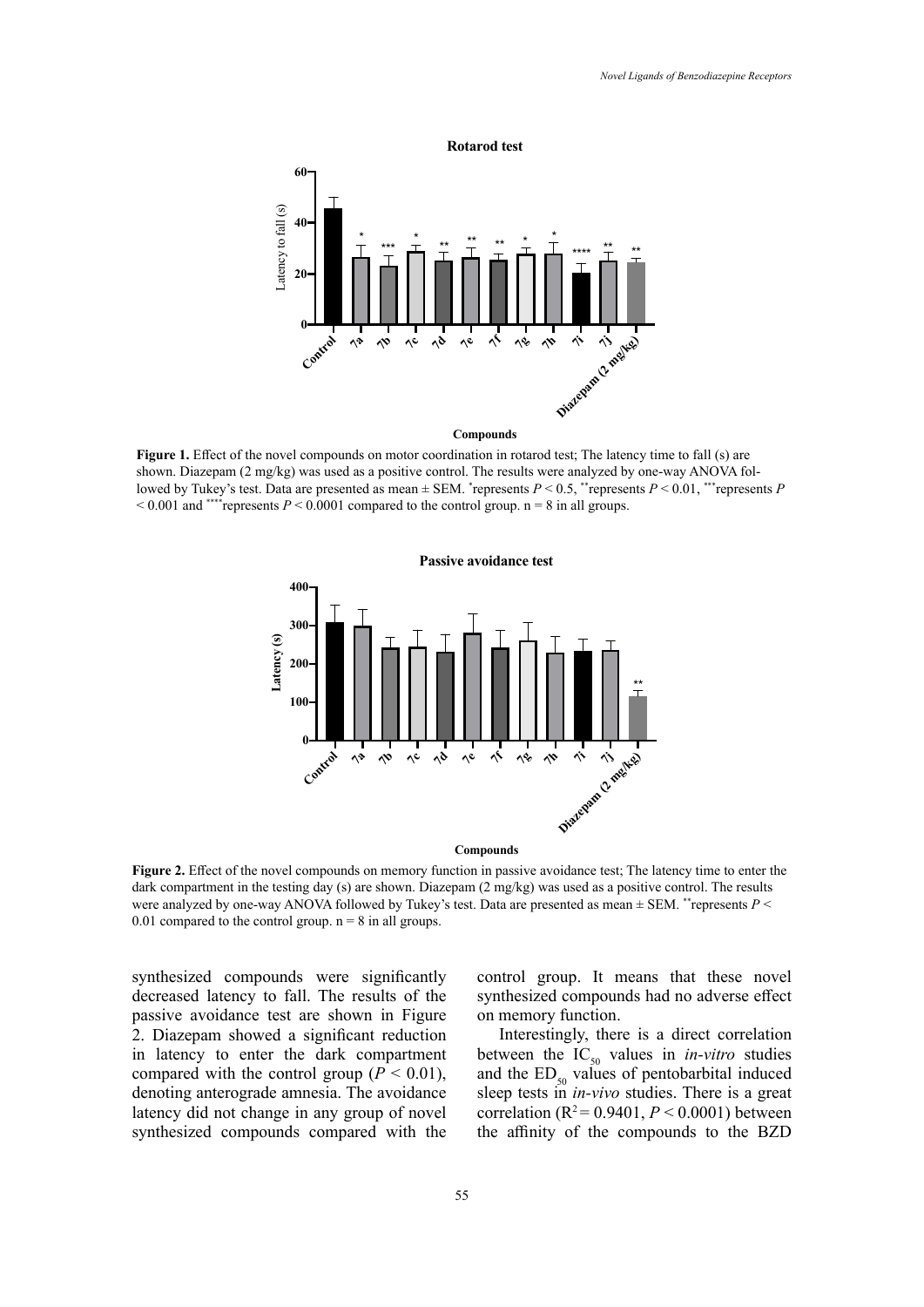

**Figure 3.** Diagram of the correlation of obtained IC<sub>50</sub> of *in-vitro* and ED<sub>50</sub> of *in-vivo* studies of the novel synthesized compounds. This correlation was highly significant ( $R^2$  = 0.9401; *P* < 0.0001). **Figure 3.** Diagram of the correlation of obtained IC50 of *in-vitro* and ED50 of *in-vivo* studies of the

# receptor and their hypnotic activity (Figure 3). **Conclusion**

Novel derivatives of diphenyl 1, 3, 4-Oxadiazole as agonists of benzodiazepine receptors were investigated. Some of the novel synthesized compounds showed a better affinity for the BZD site of action on the GABA-A receptor complex than Diazepam in radioligand receptor binding assay. All of the novel synthesized derivatives were evaluated for pharmacological assays. Surprisingly, a desirable correlation was observed between the  $ED_{50}$  values in the pharmacological evaluation and  $IC_{50}$  values in the radioligand receptor binding assay. Compounds **7i**  and **7j** with polar withdrawing substituent exhibited proper hypnotic, sedative, and muscle relaxant activities. All of the novel synthesized compounds showed no adverse effect on memory function. Memory deficit is an important unwanted effect of some BZDs. All of the novel derivatives had almost no significant negative effect on learning and memory in this study. Therefore, the novel derivatives could be the lead compounds in designing novel BZD ligands in future studies. Previous studies indicated that the  $\alpha$ , subunit of the BZD receptor is the most important subunit in the sedative-hypnotic (and partly the anti-seizure) effects of BZD agonists. In addition, we know that the  $\alpha_{5}$  subunit is highly involved in the memory defect caused by BZDs. Therefore, we can conclude that compound **7i** has probably more affinity to the  $\alpha$ , subunit of GABA-A receptors in comparison with the  $\alpha$ , subunit. However, this suggestion requires additional experiments to be confirmed.

### **Declaration of Interest**

The authors declare that they have no Conflict of Interest.

### **Acknowledgments**

This work was supported by a grant from the National Institute for Medical Research Development. [Grant no; 977059].

#### **References**

- (1) Filizola M, Harris DL and Loew GH. Development of a 3D pharmacophore for nonspecific ligand recognition of  $α1$ ,  $α2$ ,  $α3$ ,  $α5$ , and  $α6$  containing gaba A /benzodiazepine receptors. *Bioorg. Med. Chem*. (2000) 8: 1799–807.
- (2) O'Donnell SB, Nicholson MK and Boland JW. The association between benzodiazepines and survival in patients with cancer: a systematic review. *J. Pain. Symptom. Manage.* (2019) 57: 999-1008.
- (3) Marangos PJ and Martino AM. Studies on the relationship of gamma-aminobutyric acid-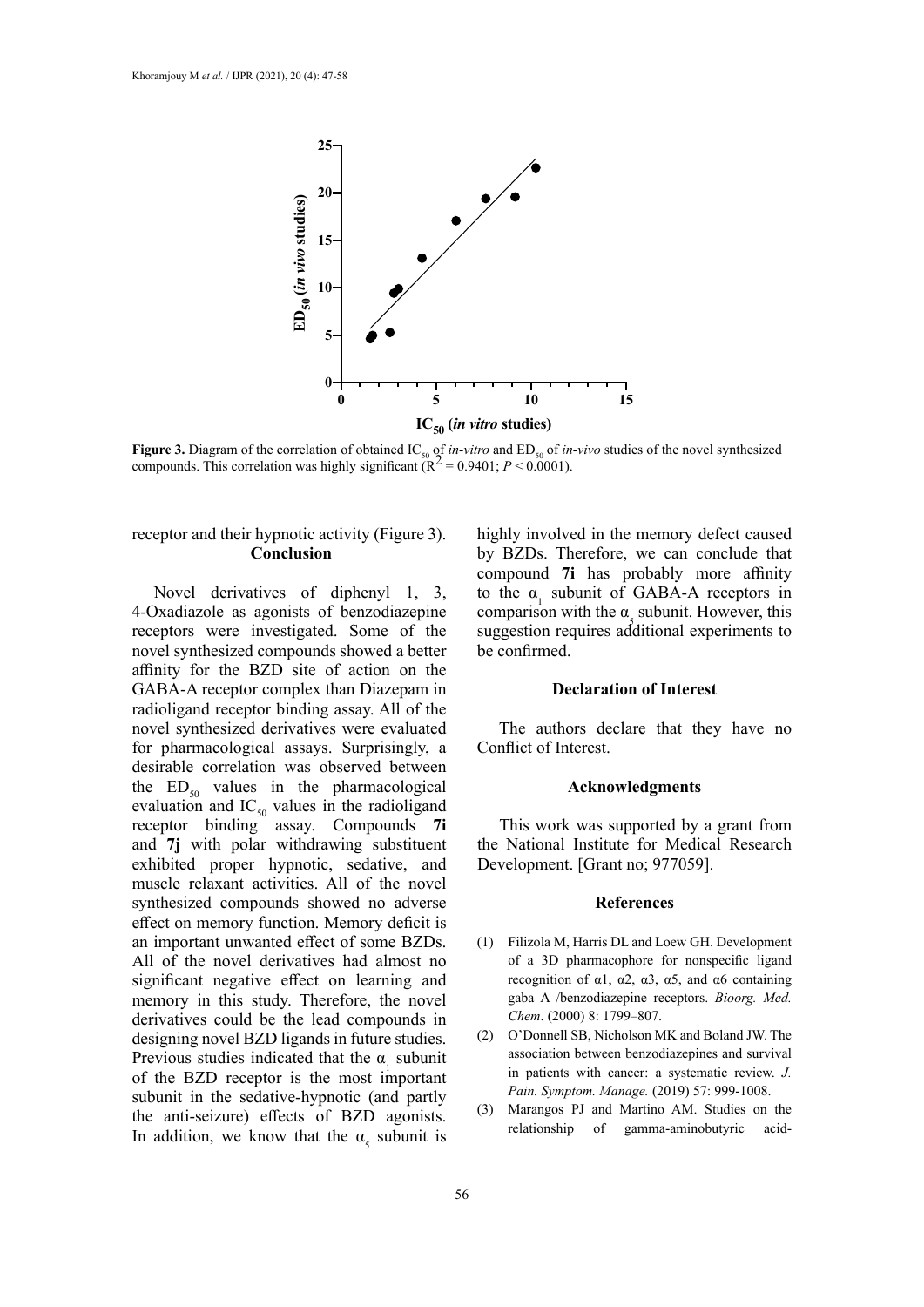stimulated diazepam binding and the gammaaminobutyric acid receptor. *Mol. Pharmacol.* (1981) 20: 16–21.

- (4) Cornett EM, Novitch MB, Brunk AJ, Davidson KS, Menard BL, Urman RD and Kaye AD. New benzodiazepines for sedation. *Best. Pract. Res. Clin. Anaesthesiol.* (2018) 32: 149–64.
- (5) Kelly MD, Smith A, Banks G, Wingrove P, Whiting PW, Atack J, Seabrook GR and Maubach KA. Role of the histidine residue at position 105 in the human α5 containing GABA A receptor on the affinity and efficacy of benzodiazepine site ligands. *Br. J. Pharmacol*. (2002) 135: 248–56.
- (6) Nilsson J, Østergaard Nielsen E, Liljefors T, Nielsen M and Sterner O. 3-Alkyl- and 3-amidoisothiazoloquinolin-4-ones as ligands for the benzodiazepine site of GABAA receptors. *Bioorg. Chem.* (2012) 40: 125–30.
- (7) Akbarzadeh T, Tabatabai SA, Khoshnoud MJ, Shafaghi B and Shafiee A. Design and synthesis of 4H-3-(2-Phenoxy)phenyl-1,2,4-triazole derivatives as benzodiazepine receptor agonists. *Bioorg. Med. Chem*. (2003) 11: 769–73.
- (8) Lager E, Nilsson J, Østergaard Nielsen E, Nielsen M, Liljefors T and Sterner O. Affinity of 3-acyl substituted 4-quinolones at the benzodiazepine site of GABAA receptors. *Bioorg. Med. Chem*. (2008) 16: 6936–48.
- (9) Sigel E and Ernst M. The Benzodiazepine Binding Sites of GABAA Receptors. *Trends Pharmacol. Sci.* (2018) 39: 659–71.
- (10) Bigott-Hennkens HM, Dannoon S, Lewis MR and Jurisson SS. *In vitro* receptor binding assays: general methods and considerations. *Q. J. Nucl. Med. Mol. Imaging*. (2008) 52: 245–53.
- (11) Chebib M and Johnston GAR. The "abc" of gaba receptors: a brief review. *Clin. Exp. Pharmacol. Physiol.* (1999) 26: 937–40.
- (12) Griffin CE, Kaye AM, Bueno FR and Kaye AD. Benzodiazepine pharmacology and central nervous system-mediated effects. *Ochsner. J.* (2013) 13: 214–23.
- (13) Carling RW, Moore KW, Street LJ, Wild D, Isted C, Leeson PD, Thomas S, O'Connor D, McKernan RM, Quirk K, Cook SM, Atack JR, Wafford KA, Thompson SA, Dawson GR, Ferris P and Castro JL. 3-Phenyl-6-(2-pyridyl)methyloxy-1,2,4 triazolo[3,4- a ]phthalazines and Analogues: High-Affinity γ-Aminobutyric Acid-A Benzodiazepine Receptor Ligands with  $\alpha$ 2,  $\alpha$ 3, and  $\alpha$ 5-Subtype Binding Selectivity over α1. *J. Med. Chem.* (2004) 47: 1807–22.
- (14) Selleri S, Gratteri P, Costagli C, Bonaccini C, Costanzo A, Melani F, Guerrini G, Ciciani G, Costa

B, Spinetti F, Martini C and Bruni F. Insight into 2-phenylpyrazolo[1,5-a]pyrimidin-3-yl acetamides as peripheral benzodiazepine receptor ligands: Synthesis, biological evaluation and 3D-QSAR investigation. *Bioorg. Med. Chem.* (2005) 13: 4821–34.

- (15) Tabatabai SA, Rezaee Zavareh E, Reyhanfard H, Alinezhad B, Shafaghi B, Sheikhha M, Shafiee A and Faizi M. Evaluation of anxiolytic, sedativehypnotic and amnesic effects of novel 2-phenoxy phenyl-1,3,4-oxadizole derivatives using experimental models. *Iran. J. Pharm. Res*. (2015) 14: 51–7.
- (16) Neumeyer JL, Baindur N, Yuan J, Booth G, Seeman P and Niznik HB. Development of a high affinity and stereoselective photoaffinity label for the D-1 dopamine receptor: synthesis and resolution of 7-[125I]iodo-8-hydroxy-3-methyl-1-(4'-azidophenyl)-2,3,4,5-tetrahydro-1H-3 benzazepine. *J. Med. Chem.* (1990) 33: 521–6.
- (17) Zarghi A, Tabatabai SA, Faizi M, Ahadian A, Navabi P, Zanganeh V and Shafiee A. Synthesis and anticonvulsant activity of new 2-substituted-5-(2-benzyloxyphenyl)-1,3,4-oxadiazoles. *Bioorg. Med. Chem. Lett*. (2005) 15: 1863–5.
- (18) Almasirad A, Tabatabai SA, Faizi M, Kebriaeezadeh A, Mehrabi N, Dalvandi A and Shafiee A. Synthesis and anticonvulsant activity of new 2-substituted-5- [2-(2-fluorophenoxy)phenyl]- 1,3,4-oxadiazoles and 1,2,4-triazoles. Bioorg. *Med. Chem. Lett.* (2004) 14: 6057–9.
- (19) Zarghi A, Hajimahdi Z, Mohebbi S, Rashidi H, Mozaffari S, Sarraf S, Faizi M, Tabatabi SA and Shafiee A. Design and synthesis of new 2-substituted-5-[2-(2-halobenzyloxy)phenyl]- 1,3,4-oxadiazoles as anticonvulsant agents. *Chem. Pharm. Bull*. (2008) 56: 509–12.
- (20) Zarghi A, Hamedi S, Tootooni F, Amini B, Sharifi B, Faizi M, Tabatabai SA and Shafiee A. Synthesis and pharmacological evaluation of new 2-substituted-5-{2-[(2-halobenzyl)thio)phenyl}- 1,3,4-oxadiazoles as anticonvulsant agents. *Sci. Pharm.* (2008) 76: 185–201.
- (21) Ahmadi F, Dabirian S, Faizi M, Tabatabai SA, Beiki D and Shahhosseini S. Optimum conditions of radioligand receptor binding assay of ligands of benzodiazepine receptors. *Iran. J. Pharm. Res.* (2014) 13: 79–86.
- (22) Bylund DB and Toews ML. Radioligand binding methods: practical guide and tips. *Am. J. Physiol. Cell. Mol. Physiol.* (1993) 265: L421–9.
- (23) Qume M. Overview of ligand-receptor binding techniques. In: *Receptor Binding Techniques. Methods. Mol. Biol.* (1999) 106: 3-23.